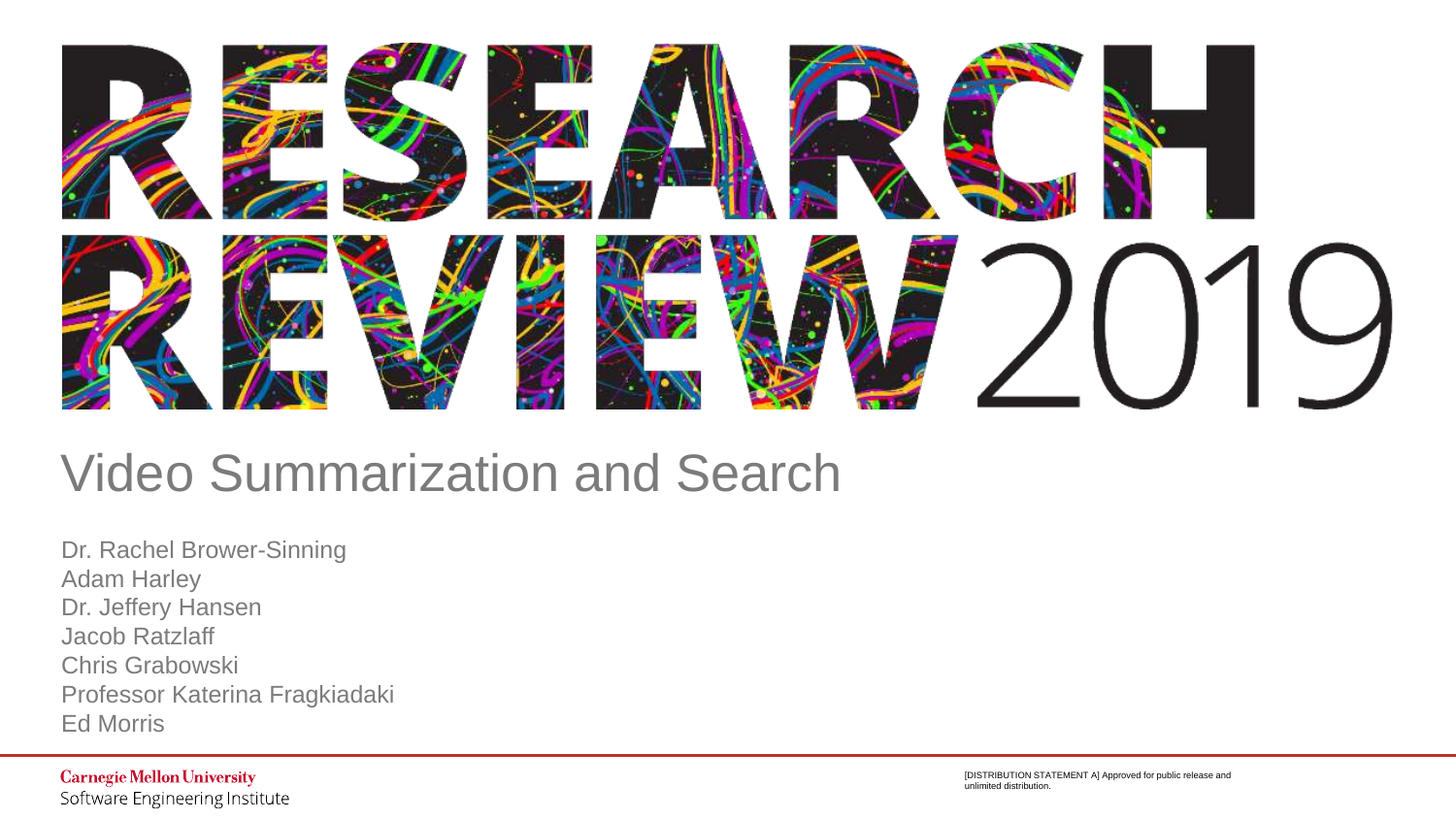Copyright 2019 Carnegie Mellon University.

This material is based upon work funded and supported by the Department of Defense under Contract No. FA8702-15-D-0002 with Carnegie Mellon University for the operation of the Software Engineering Institute, a federally funded research and development center.

The view, opinions, and/or findings contained in this material are those of the author(s) and should not be construed as an official Government position, policy, or decision, unless designated by other documentation.

NO WARRANTY. THIS CARNEGIE MELLON UNIVERSITY AND SOFTWARE ENGINEERING INSTITUTE MATERIAL IS FURNISHED ON AN "AS-IS" BASIS. CARNEGIE MELLON UNIVERSITY MAKES NO WARRANTIES OF ANY KIND, EITHER EXPRESSED OR IMPLIED, AS TO ANY MATTER INCLUDING, BUT NOT LIMITED TO, WARRANTY OF FITNESS FOR PURPOSE OR MERCHANTABILITY, EXCLUSIVITY, OR RESULTS OBTAINED FROM USE OF THE MATERIAL. CARNEGIE MELLON UNIVERSITY DOES NOT MAKE ANY WARRANTY OF ANY KIND WITH RESPECT TO FREEDOM FROM PATENT, TRADEMARK, OR COPYRIGHT INFRINGEMENT.

[DISTRIBUTION STATEMENT A] This material has been approved for public release and unlimited distribution. Please see Copyright notice for non-US Government use and distribution.

This material may be reproduced in its entirety, without modification, and freely distributed in written or electronic form without requesting formal permission. Permission is required for any other use. Requests for permission should be directed to the Software Engineering Institute at permission@sei.cmu.edu.

Carnegie Mellon® is registered in the U.S. Patent and Trademark Office by Carnegie Mellon University.

DM19-1116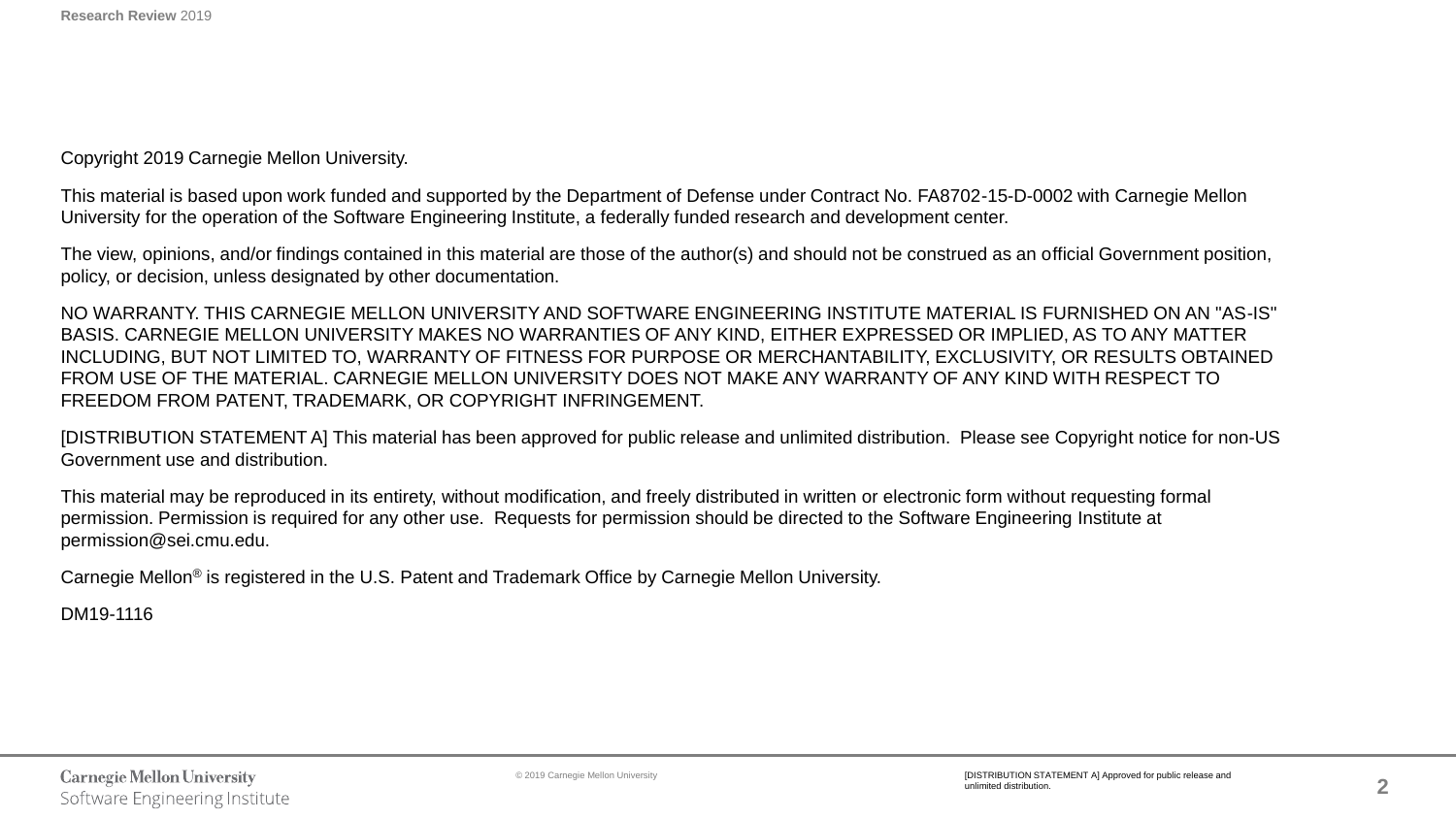The goal of video summarization and search is to assist analysts by

- increasing volume of data that can be analyzed
- providing insights into patterns of life that would be difficult to otherwise identify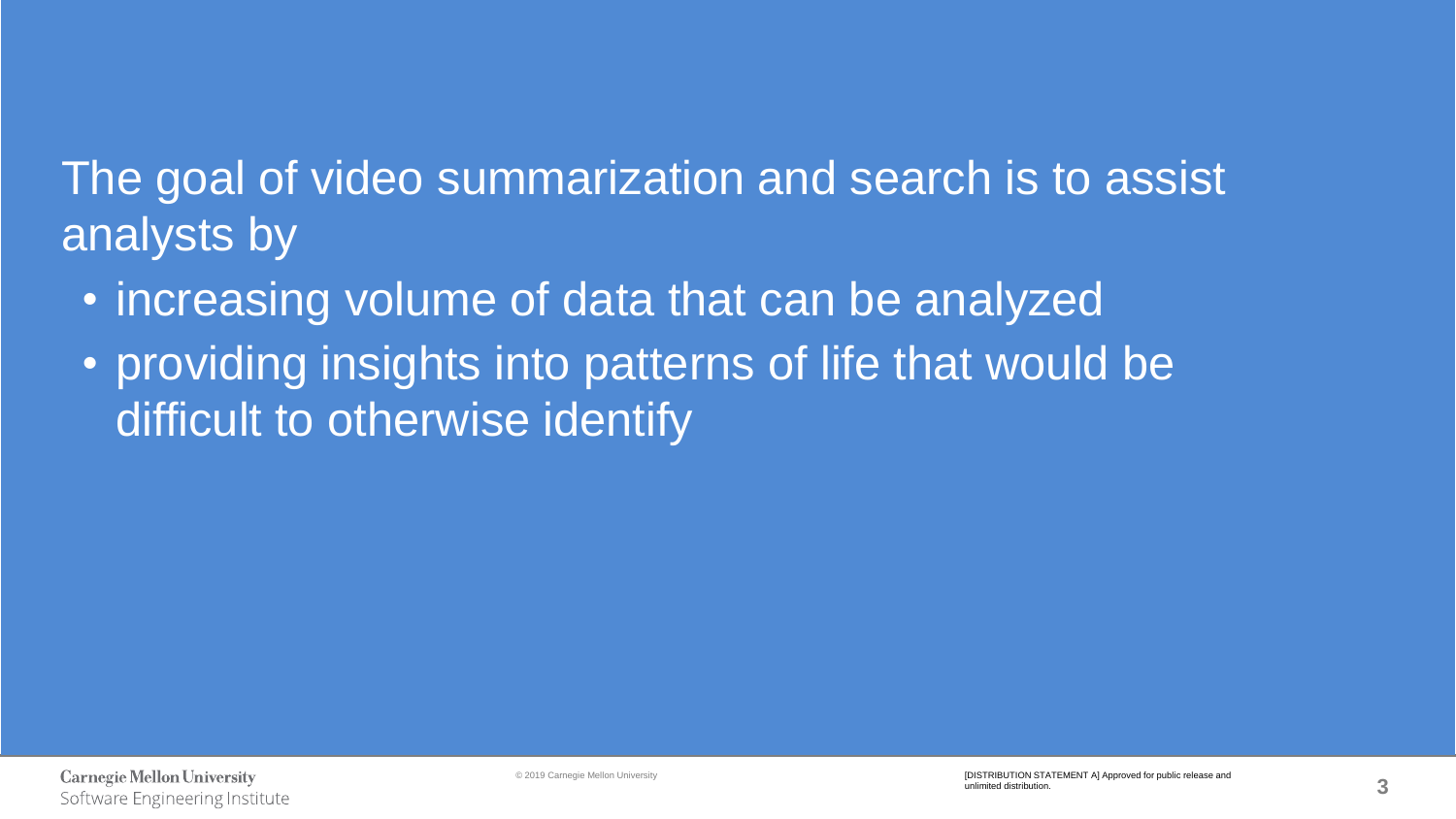Three core technologies to make video summarization and search possible in the DoD problem space:

- Domain adaptation to address limitations of *training data*  to improve object identification
- Geometry-aware visual surveillance to improve *tracking* of moving objects
- Pattern-of-life analysis to *characterize* relationships and behaviors of those objects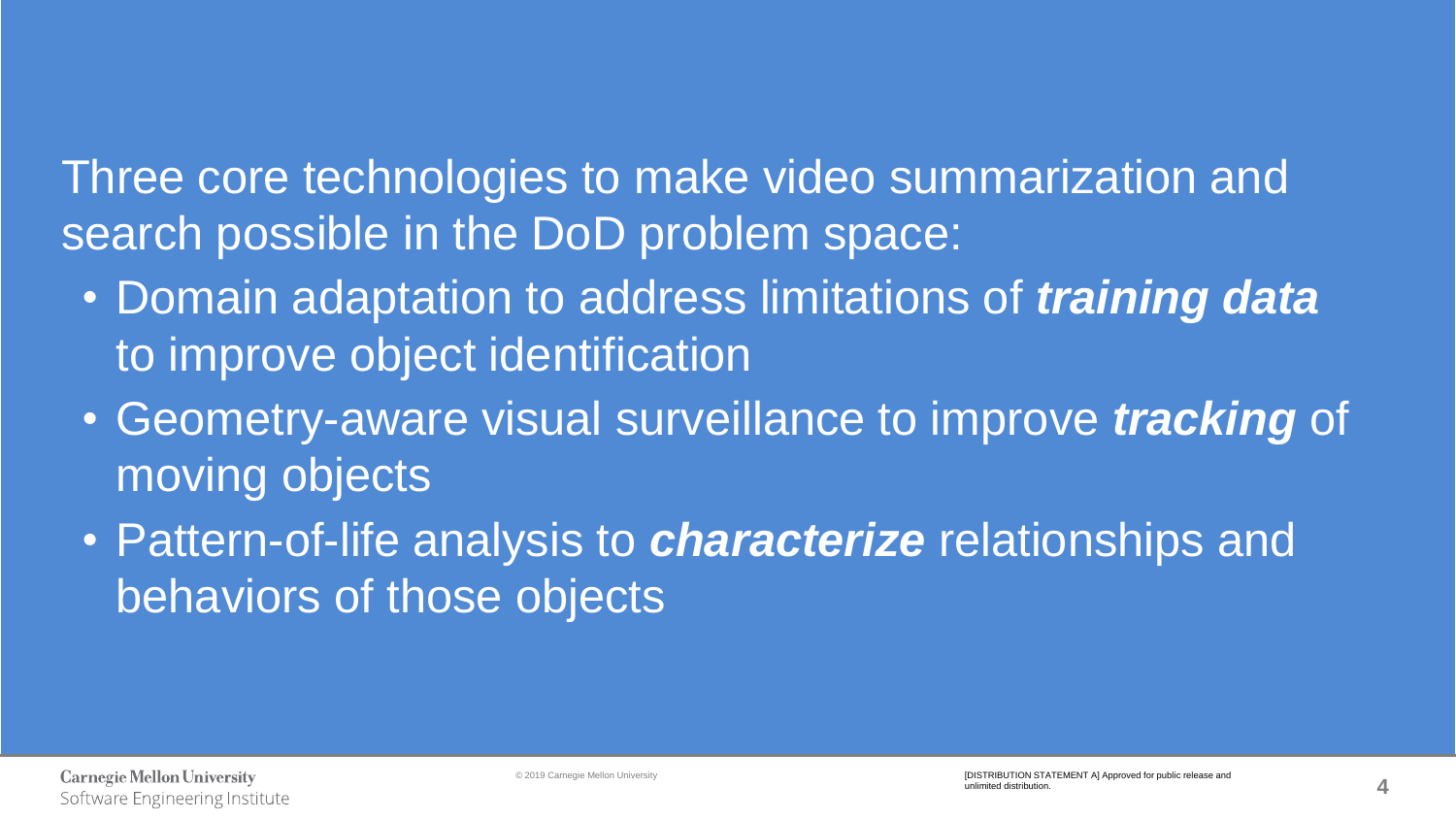### Video Summarization and Search: Domain Adaptation

Jacob Ratzlaff Chris Grabowski Dr. Rachel Brower-Sinning



**Carnegie Mellon University** Software Engineering Institute

© 2019 Carnegie Mellon University [DISTRIBUTION STATEMENT A] Approved for public release and unlimited distribution.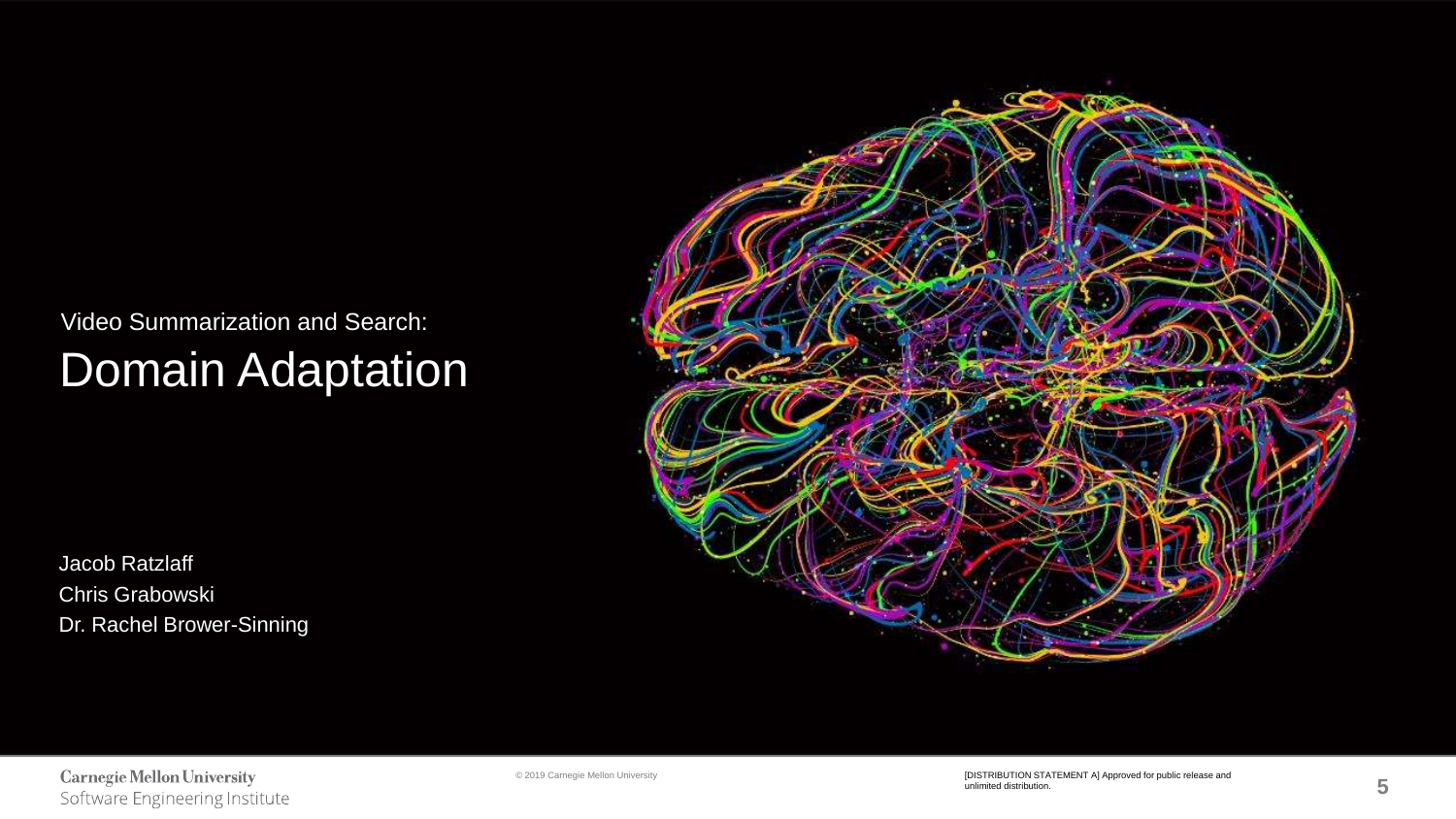### Object Identification in the DoD Problem Space







Solving machine learning problems starts with having sufficient data

- DoD datasets have limitations:
	- May not reflect future mission environments
	- Often unlabeled
	- Few examples of the target object
- DoD datasets and public datasets are not good analogs:
	- Semantic differences
		- Perspective
		- Scale
		- Types of objects
		- Density of objects
	- Texture differences
		- Non-standard environments
		- Diverse objects

Image reference: *Vision Meets Drones: A Challenge*. Zhu, Pengfei; Wen, Longyin; Bian, Xiao; Haibin, Ling; and Hu, Qinghua. arXiv. 2018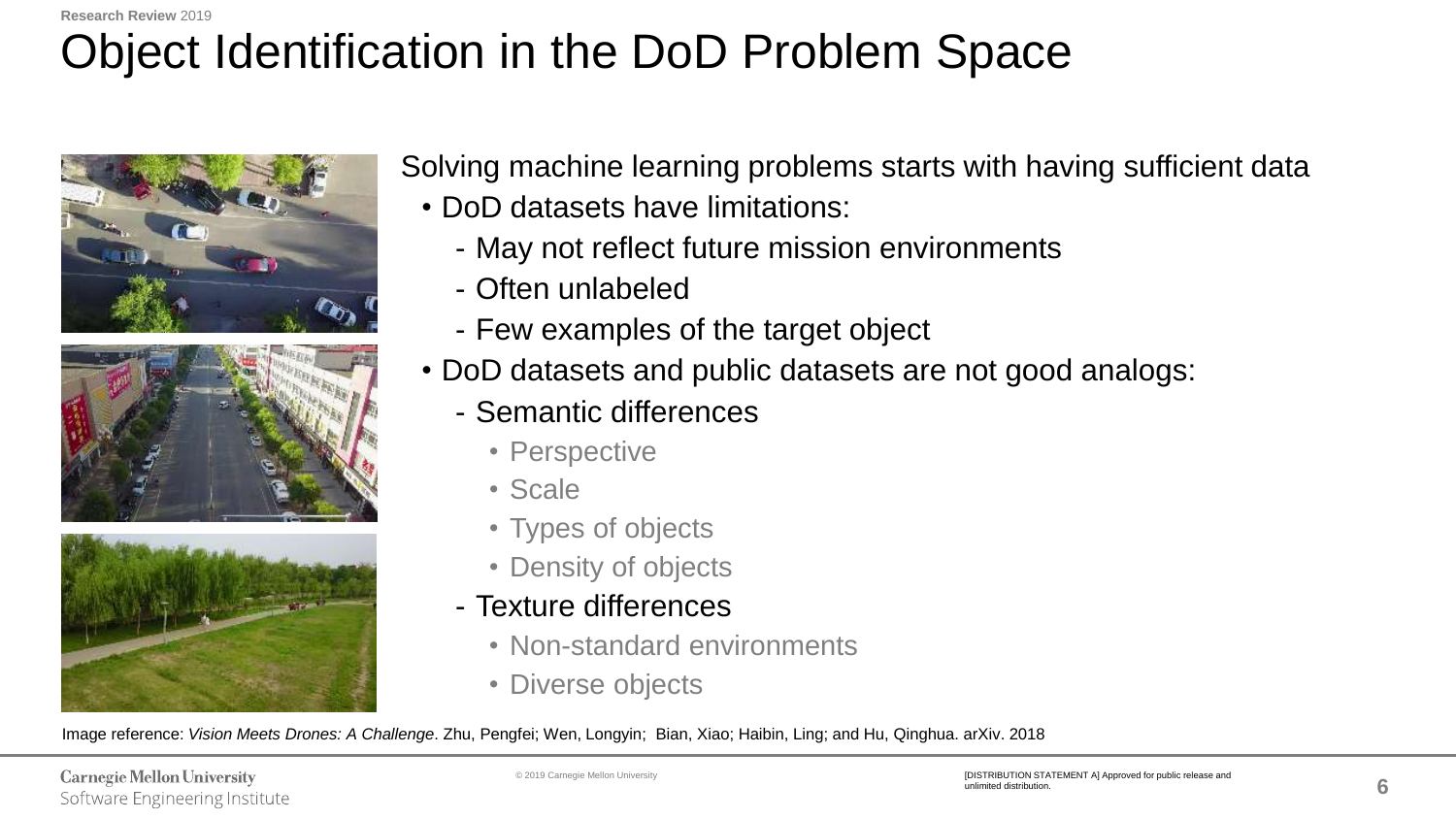# Our Approach: Domain Adaptation

Use existing datasets to train a classifier for our new target domain

- Semantic information in the metadata of images is used to create a matched subset
	- Currently we only match on object density
- To match texture, we use CycleGAN
	- CycleGAN uses machine learning to transform a set of images to appear more similar to another set of images

Train Mask R-CNN classifiers using a combination of

- Original dataset
- Small set of target data
- Adapted dataset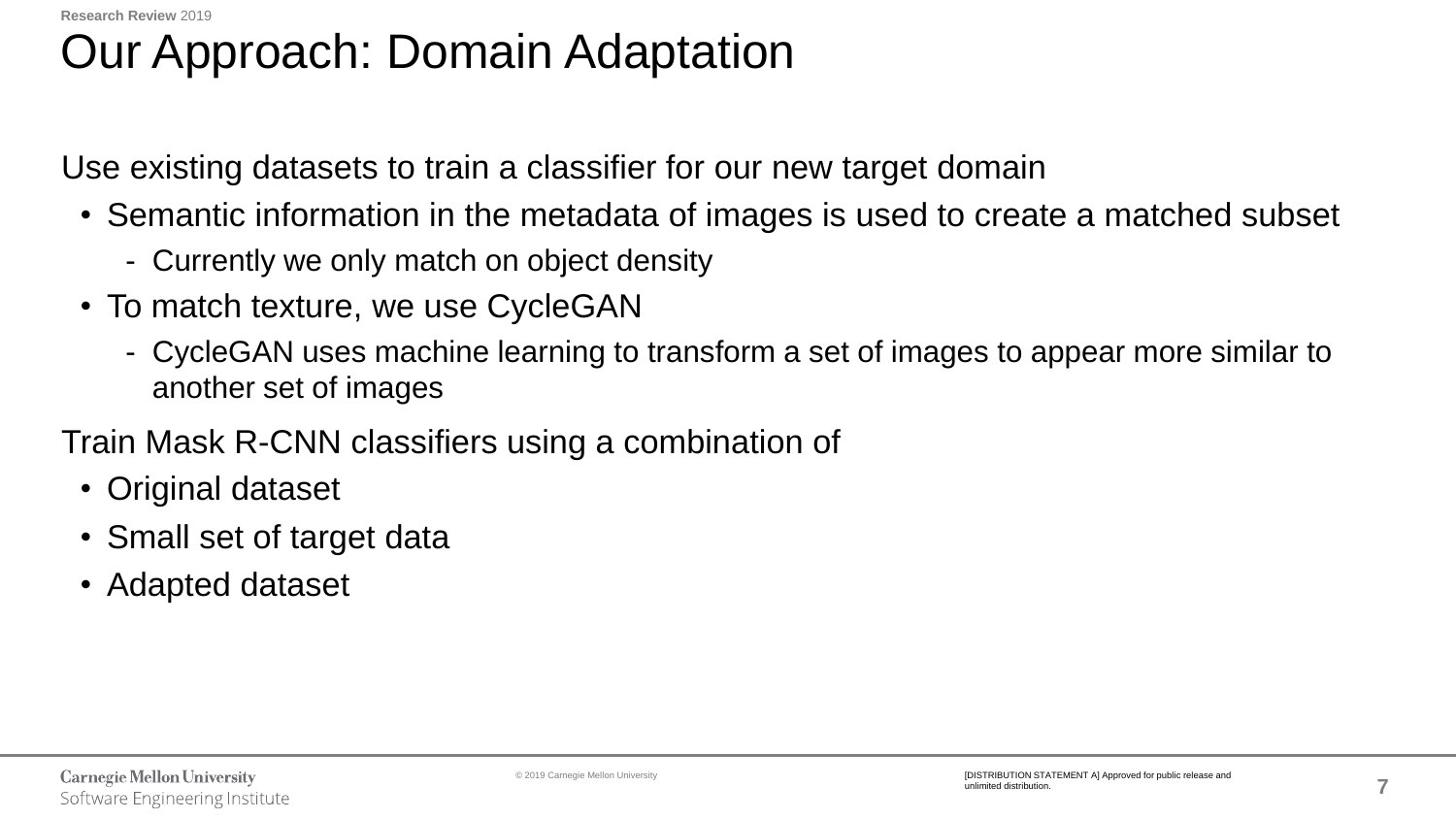**Research Review** 2019

## Influence of Training Data on Object Identification



- Using pretrained MSCOCO weights
- Fails to classify many objects, likely due to training on ground-level perspective
- Major problems with misclassifying building components as vehicles/personnel

#### Improved Object Identification

- Using a combination of adapted and target domain datasets for training
- Significantly more objects are correctly classified
- Minor problems with misclassifying building components as vehicles/personnel

Image reference: *Vision Meets Drones: A Challenge*. Zhu, Pengfei; Wen, Longyin; Bian, Xiao; Haibin, Ling; and Hu, Qinghua. arXiv. 2018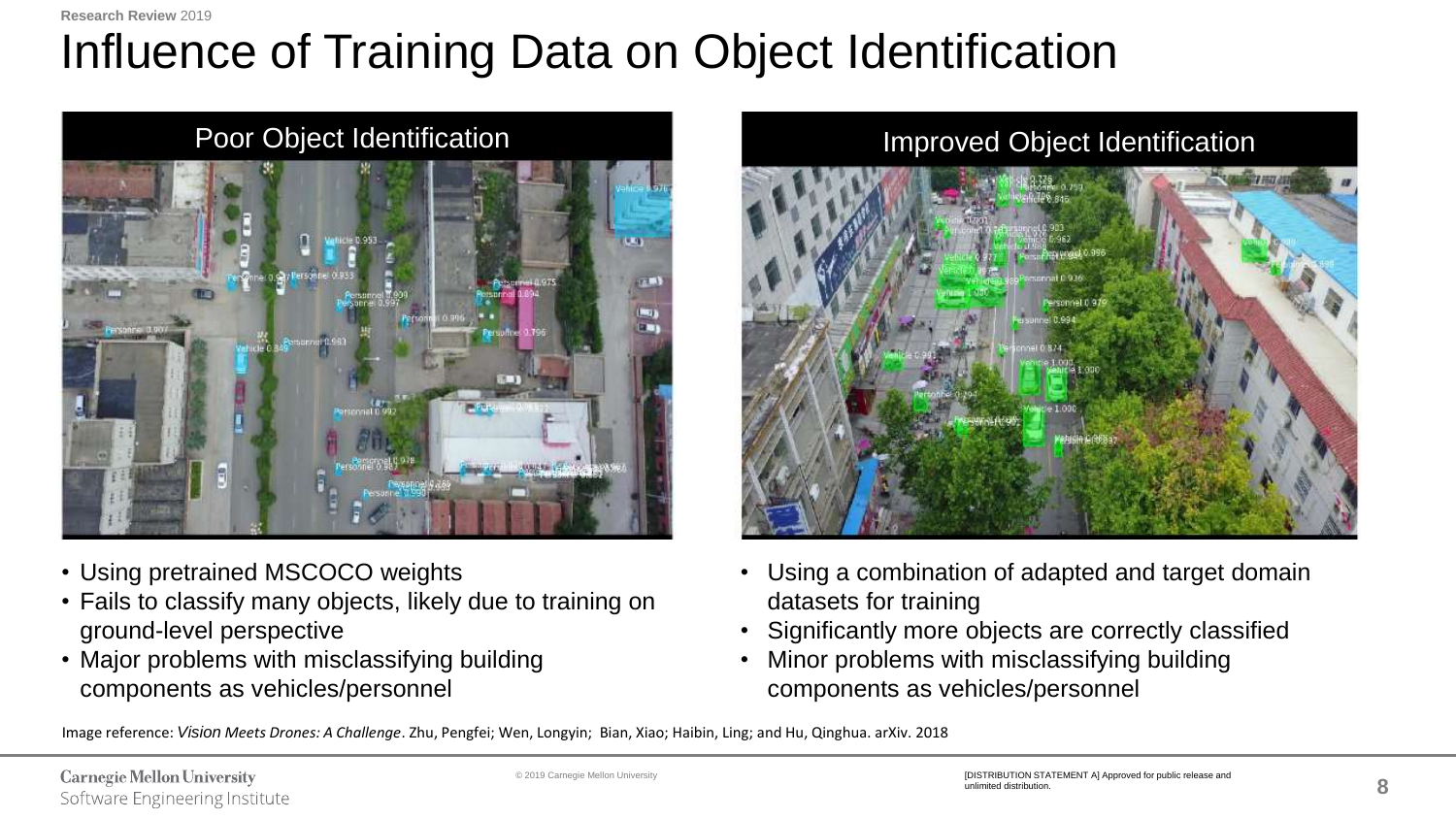

**Carnegie Mellon University** Software Engineering Institute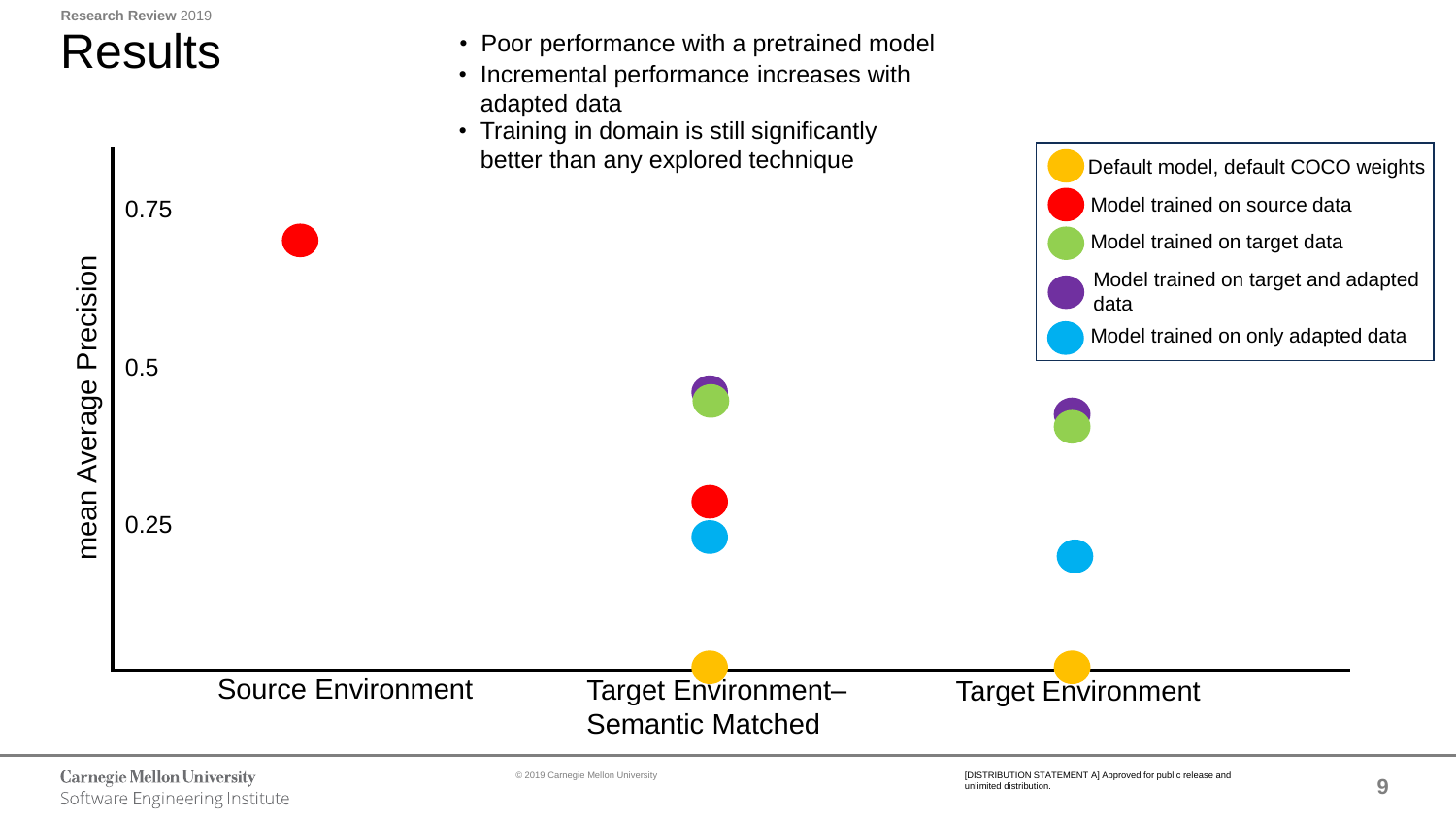### Future Directions

Current results may be improved by additional matching of target and source image semantics:

- We match only on object density. We will be extending this to include other image features such as perspective and scale.
- After improved semantic matching, can addition of supplemental data increase performance or act as a substitute for target data?

Exploration of feature statistics indicated that automatic determination of object identification quality may be possible.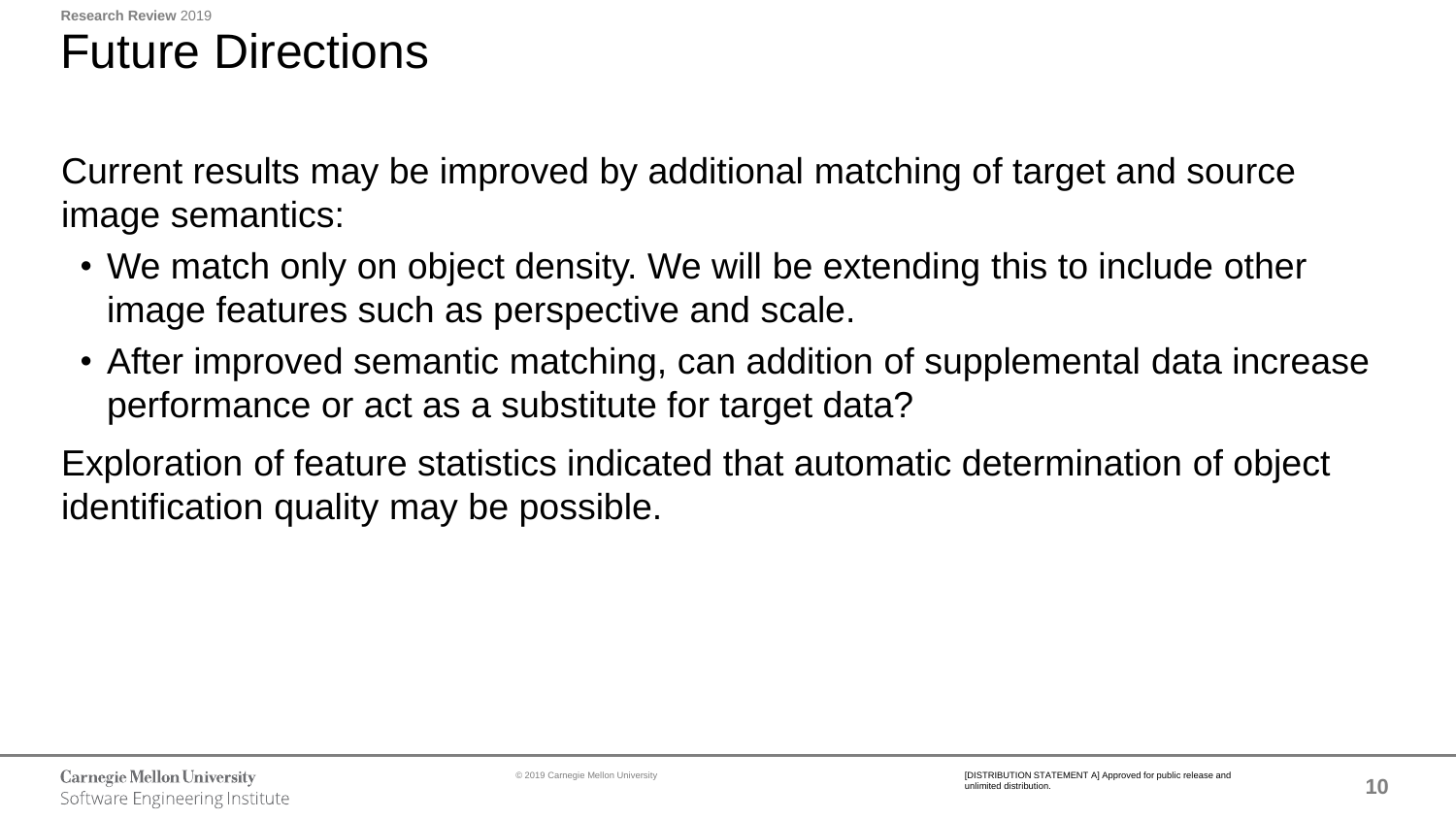Video Summarization and Search:

### Geometry-Aware Visual **Surveillance**

Adam Harley Professor Katerina Fragkiadaki



**Carnegie Mellon University** Software Engineering Institute

© 2019 Carnegie Mellon University **and the Carnet State of Carnet Alexander Constant Constant Constant Constant Constant Constant Constant Constant Constant Constant Constant Constant Constant Constant Constant Constant Co** unlimited distribution.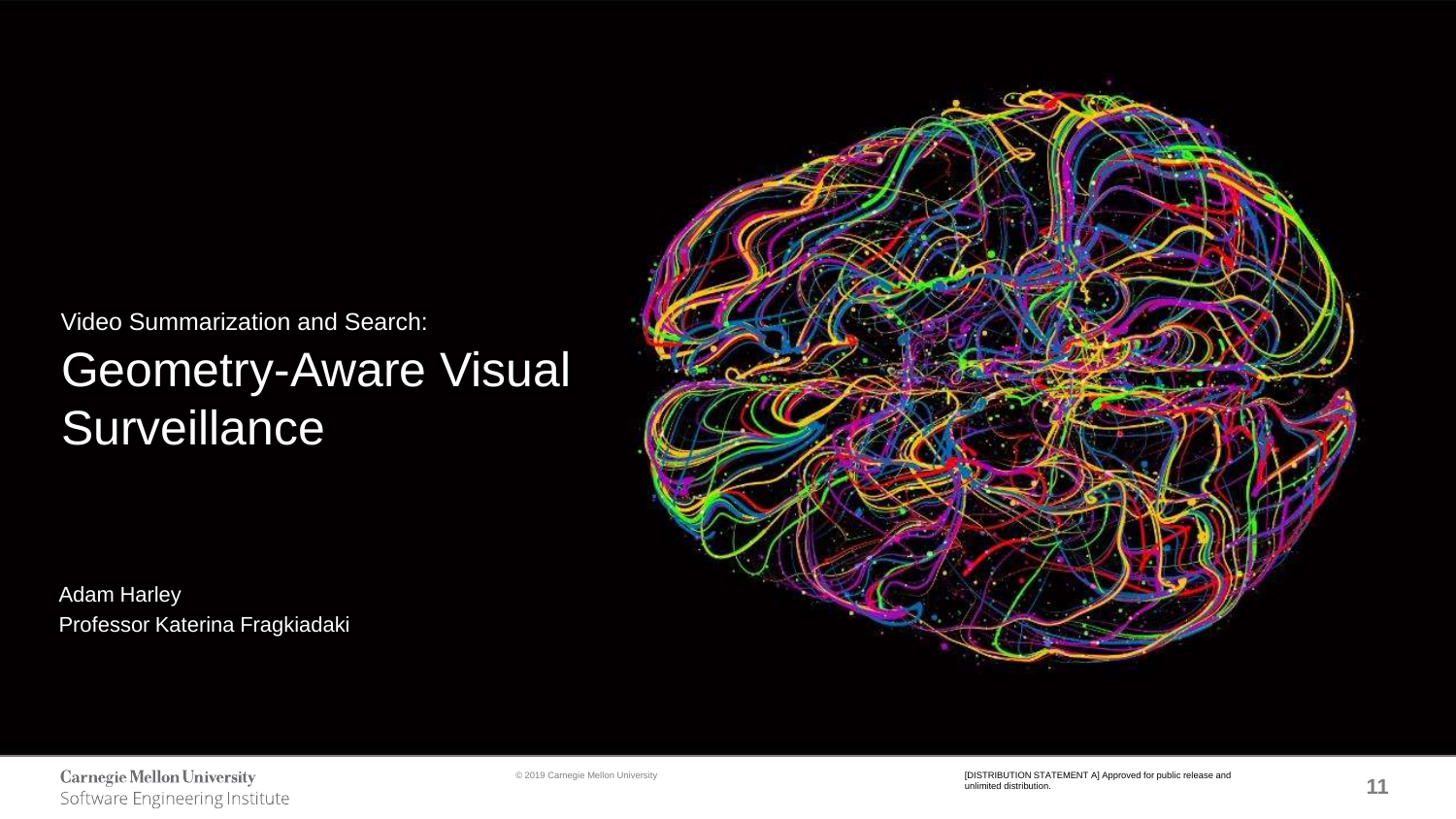#### **Research Review** 2019 Egomotion-Stabilized Perception



Using the relative camera motion information from the drone

- Learn a depth map of the scene
- Use this depth map to project pixels from a virtual overhead camera

**Carnegie Mellon University** Software Engineering Institute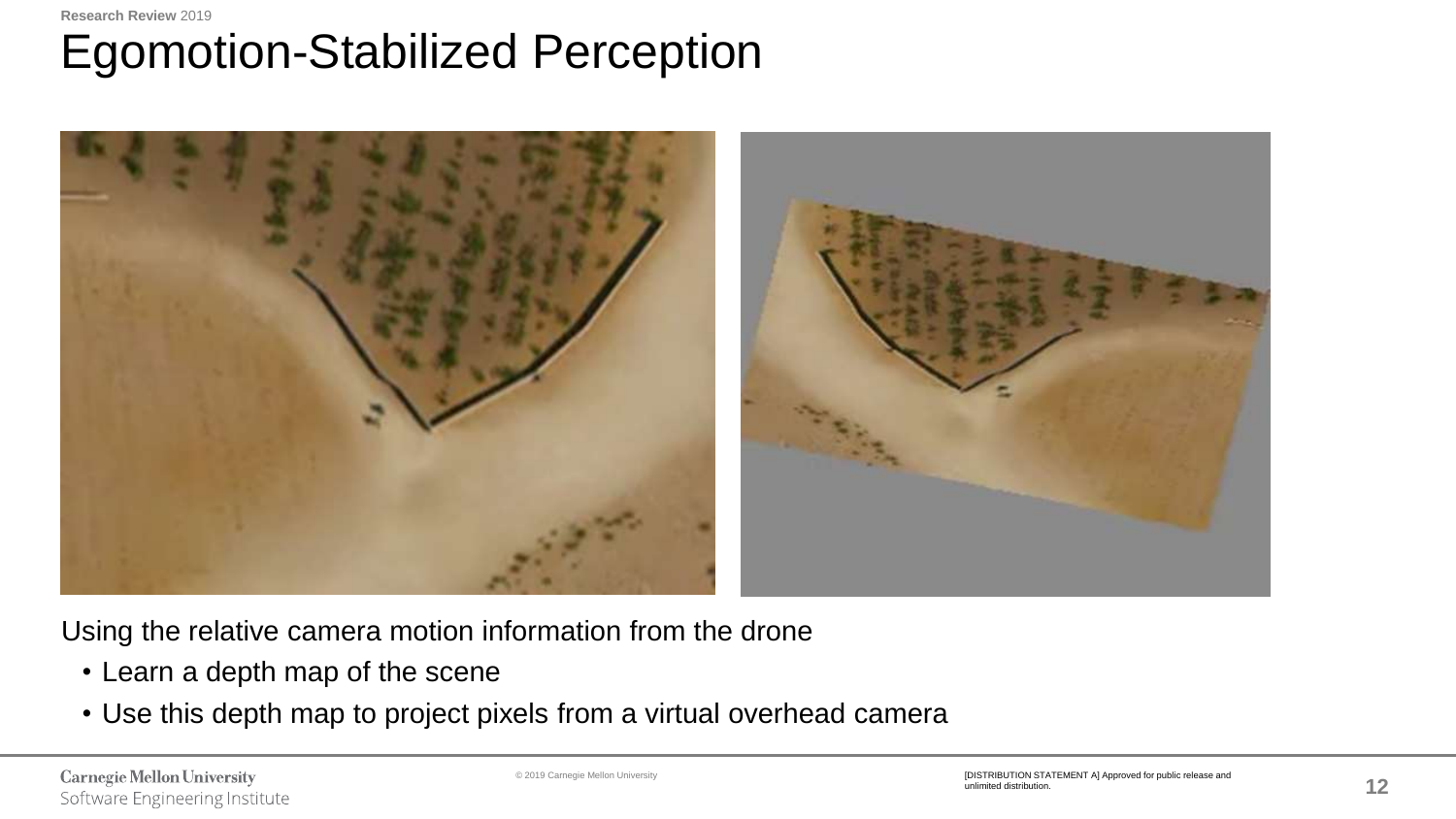### Learning Depth from Telemetry

Estimate of ground plane, from camera pose



### RGB image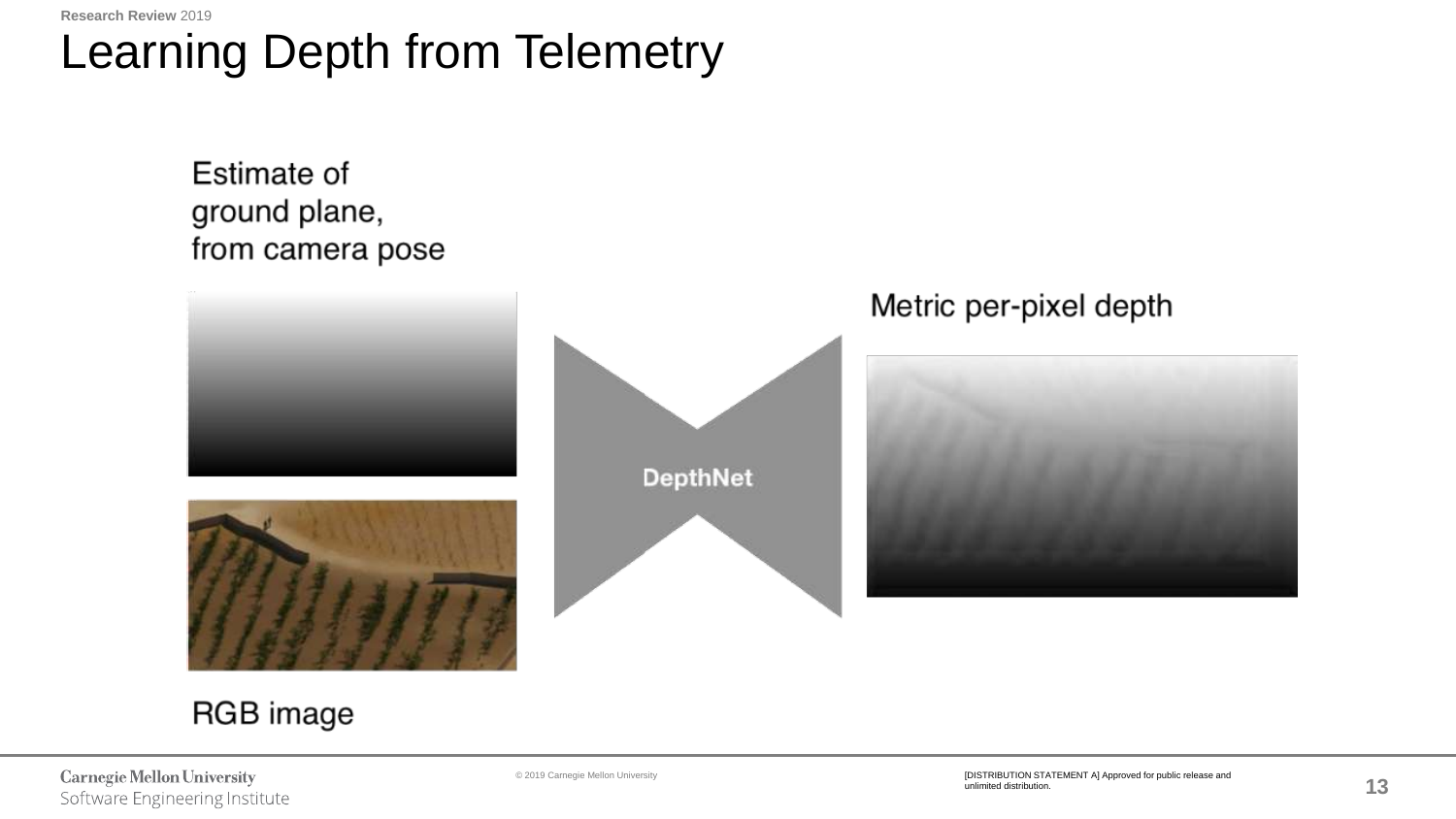### Tracking Model: Template Matching in the Stabilized Map

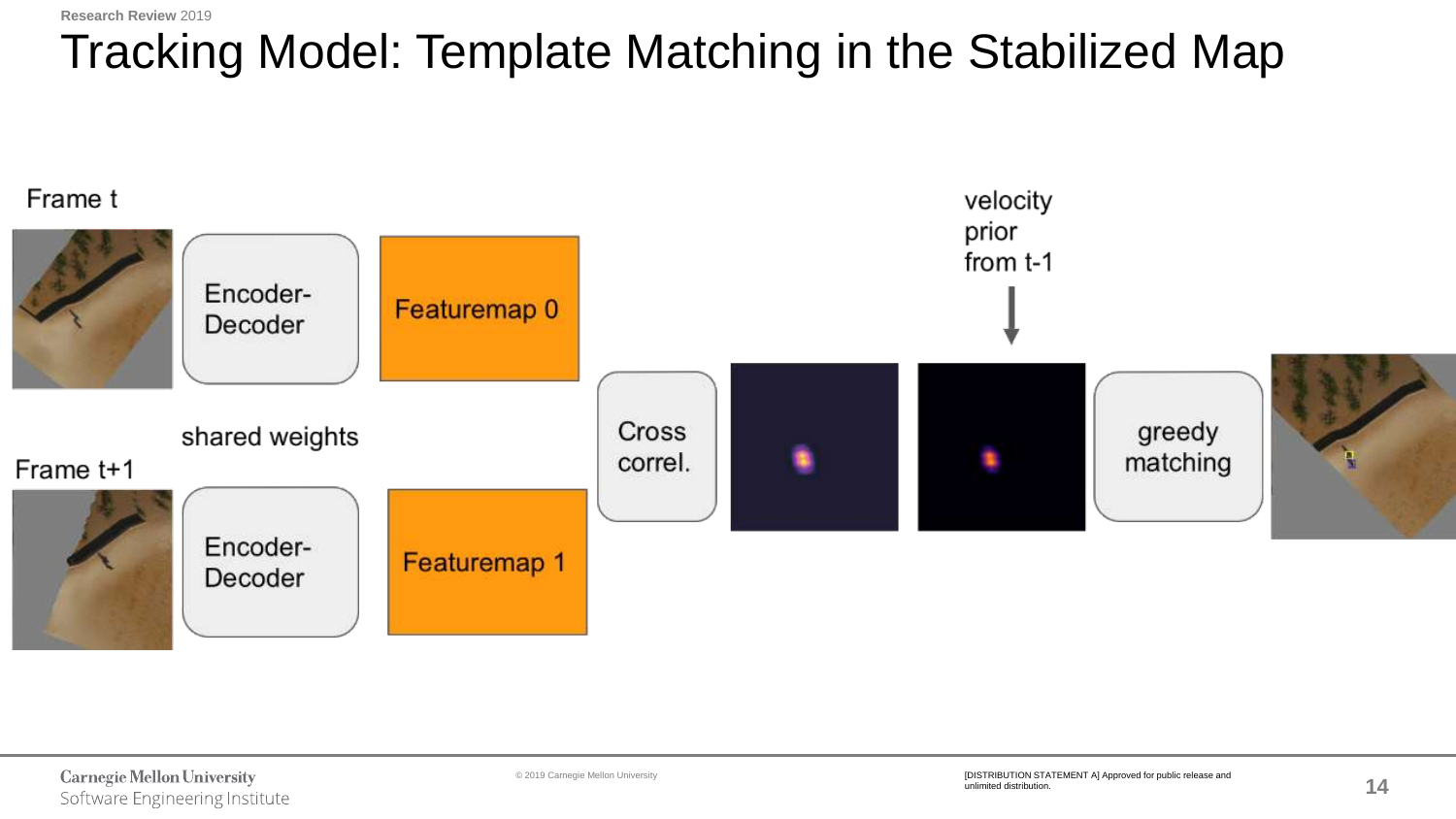# Tracking Visualization

Unstabilized Stabilized J.





**Carnegie Mellon University** Software Engineering Institute

×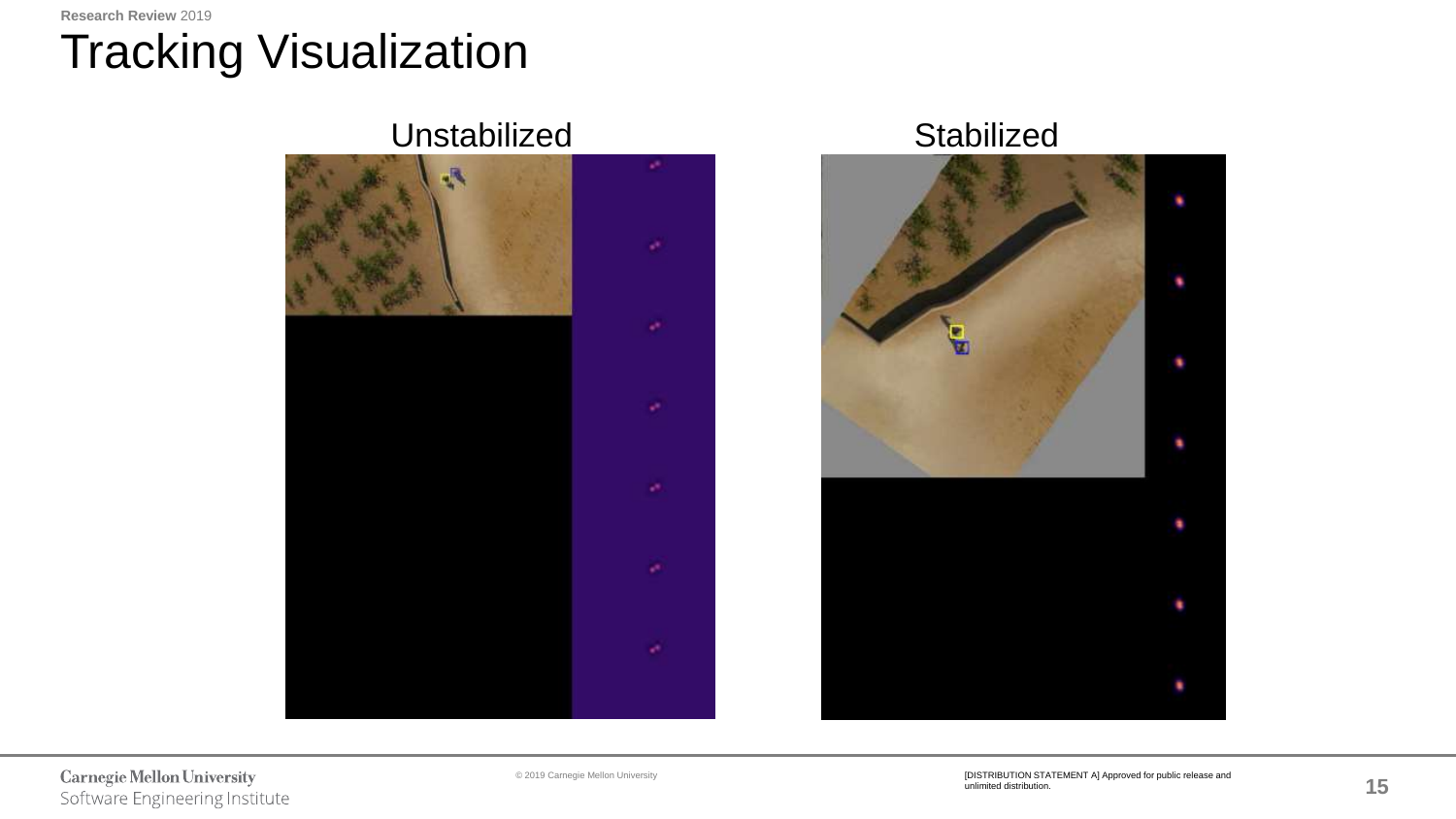

| Method                                       | Mean IOU |
|----------------------------------------------|----------|
| Unstabilized                                 | 0.5185   |
| Unstabilized+DataAug                         | 0.5567   |
| Unstabilized+DataAug+Hungarian               | 0.6240   |
| Unstabilized+DataAug+Hungarian+VelocityPrior | 0.6428   |
| Stabilized+DataAug+Hungarian+VelocityPrior   | 0.7958   |

### Stabilization gives >10% boost

**Carnegie Mellon University** Software Engineering Institute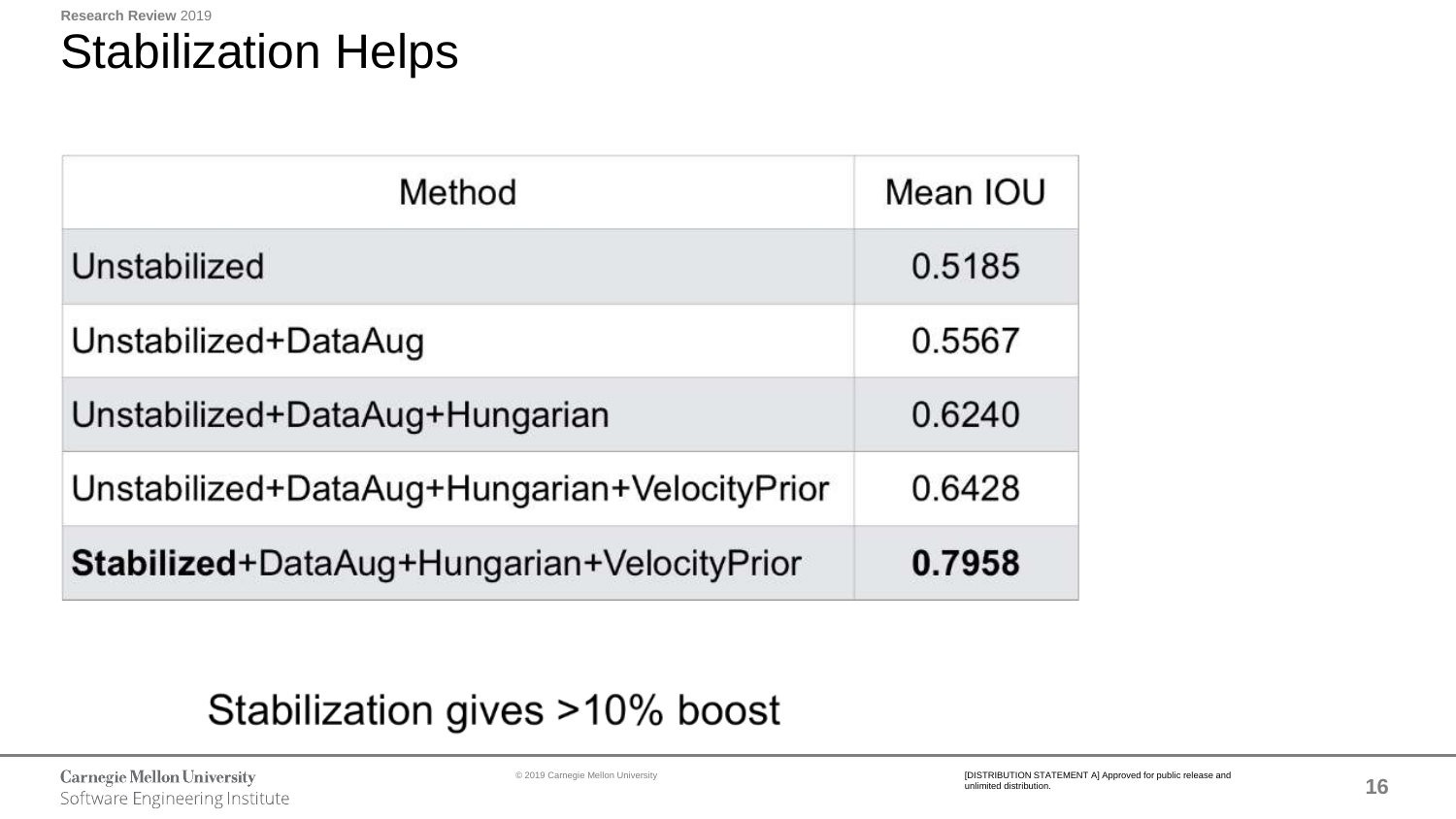### **Research Review** 2019 Trajectory Forecasting is Possible Only in Stabilized Space



**Carnegie Mellon University** Software Engineering Institute

© 2019 Carnegie Mellon University **and the Carnet State of Carnet Alexander Constant Constant Constant Constant Constant Constant Constant Constant Constant Constant Constant Constant Constant Constant Constant Constant Co** unlimited distribution.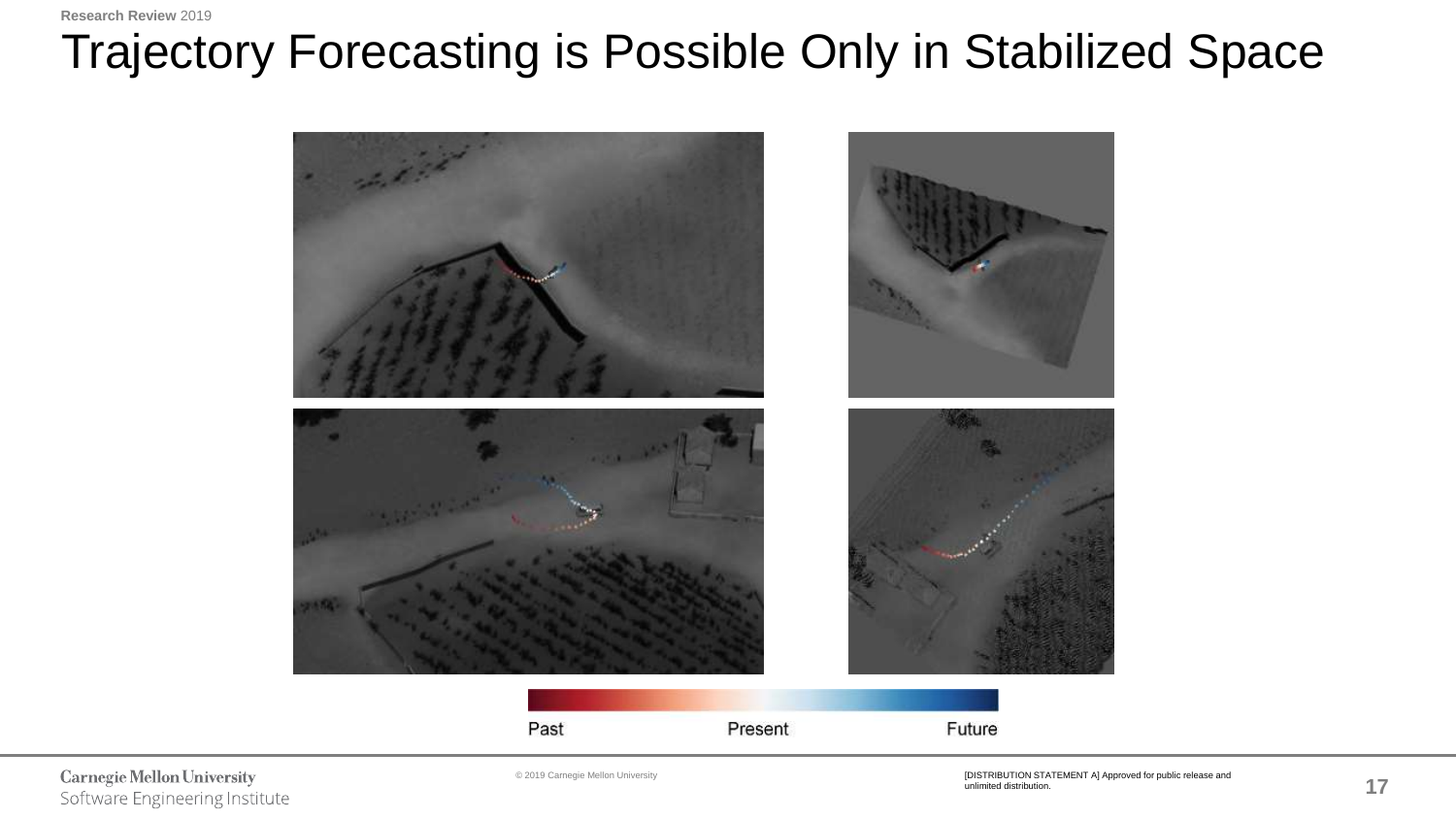#### Video Summarization and Search:

### Pattern-of-Life Analysis



Dr. Jeffery Hansen

**Carnegie Mellon University** Software Engineering Institute

© 2019 Carnegie Mellon University [DISTRIBUTION STATEMENT A] Approved for public release and unlimited distribution.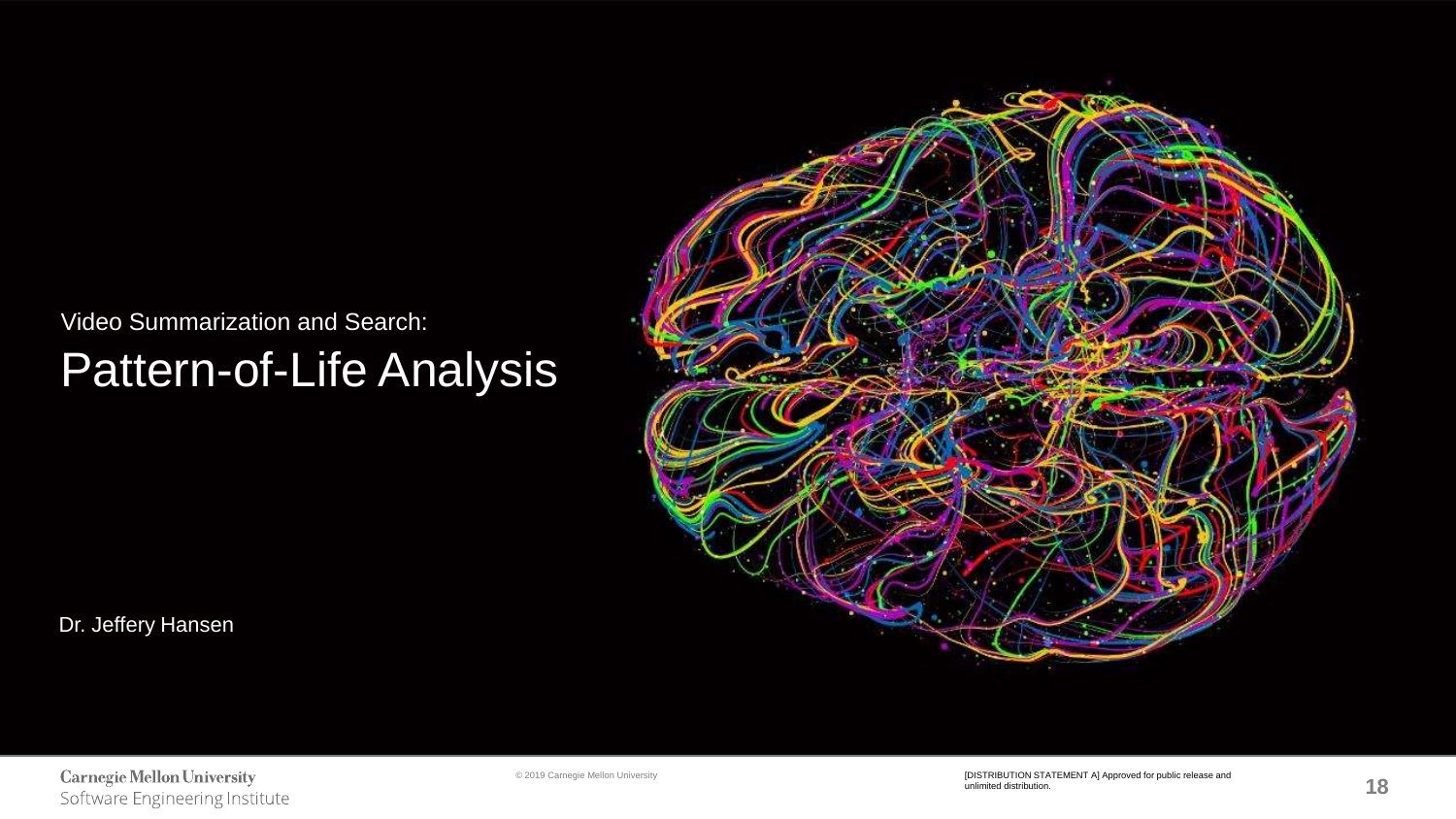### Pattern-of-Life Analysis: Hierarchy of Detectors

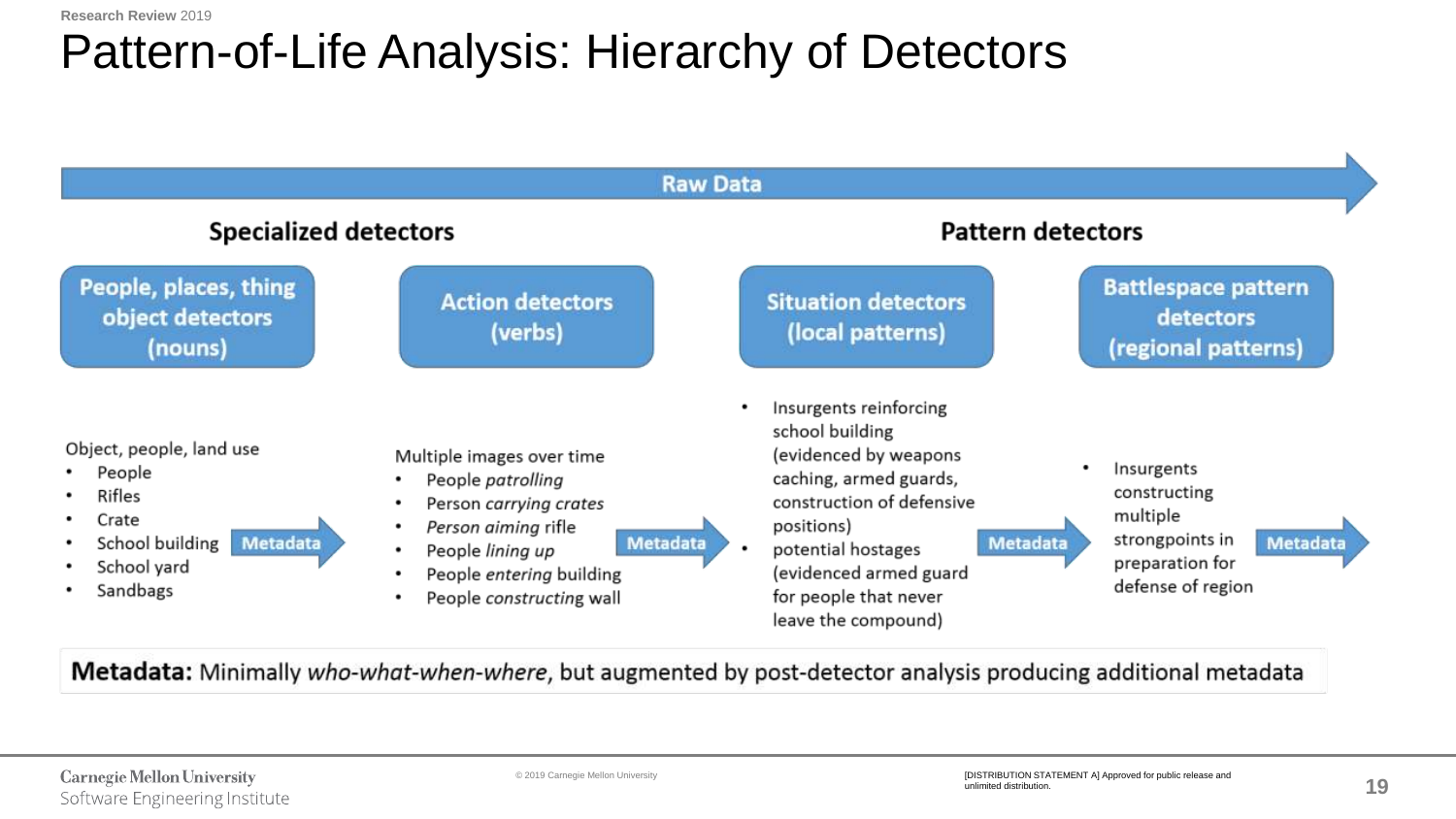**Research Review** 2019

### Pattern-of-Life Analysis: "Mall Parking Lot" Experiment

We have conducted initial experiments on a "Mall Parking Lot" example for using machine learning techniques to analyze patterns of life.



SUMO traffic simulator used to simulate vehicles and pedestrians including customers, employees, carpoolers, and "drug dealers."





Actual Class Using a CNN classifier, we correctly identified the track type with 86% accuracy out of 10 possible classes.

 $0 \t1 \t2 \t3$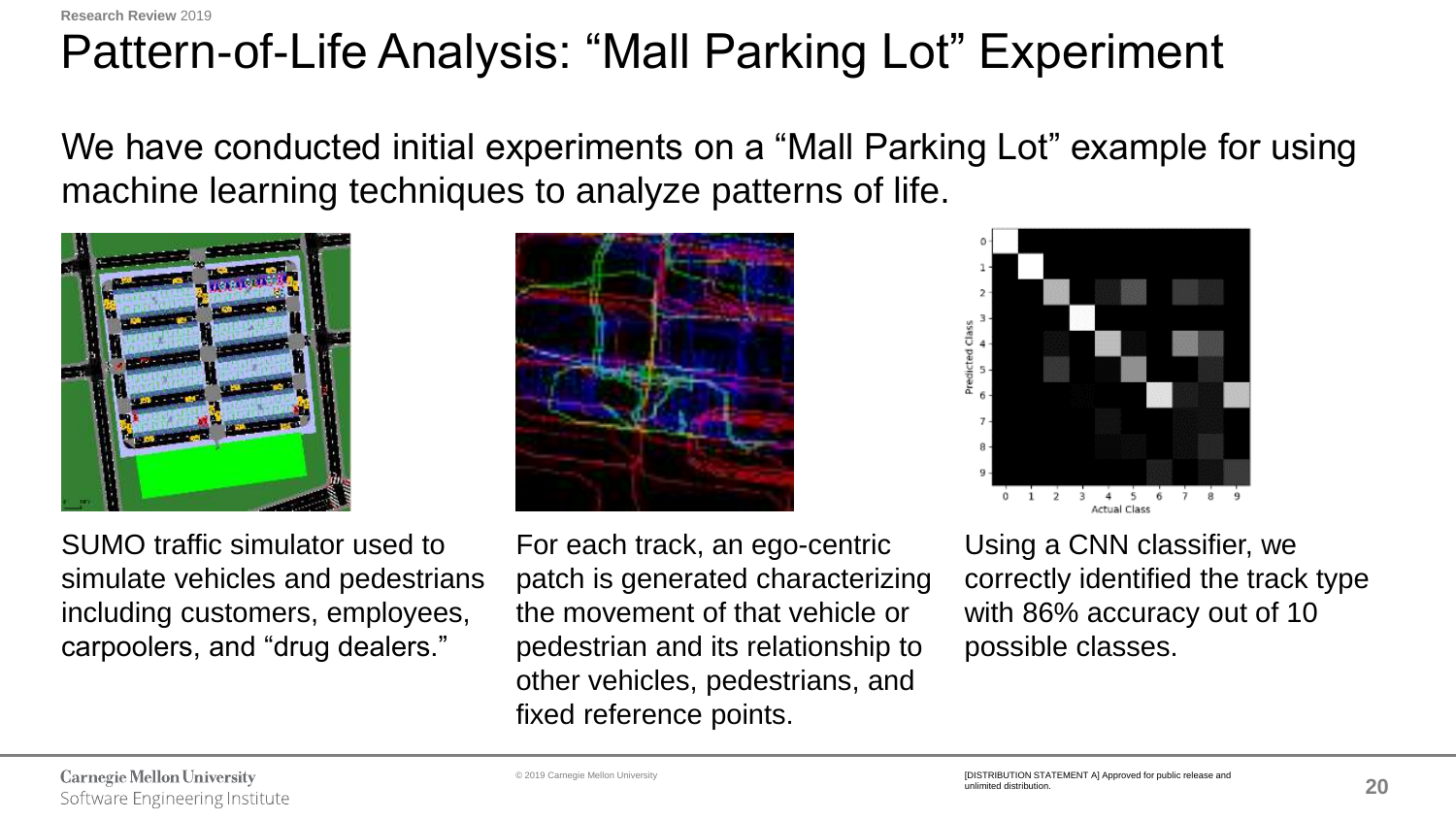### **Research Review** 2019 Pattern-of-Life Analysis: Anomaly Detection



In another experiment, we simulated 950 "best-path" vehicle trips into which we injected one with an unusual "zig zag" path.



We used an LSTM autoencoder to learn typical track behavior and compute a "reconstruction error" representing the degree to which a track is consider "unusual."



Of the 950 tracks, our injected "zig-zag" track consistently scored in the top 5 in terms of reconstruction error demonstrating the ability to identify anomalous behaviors.